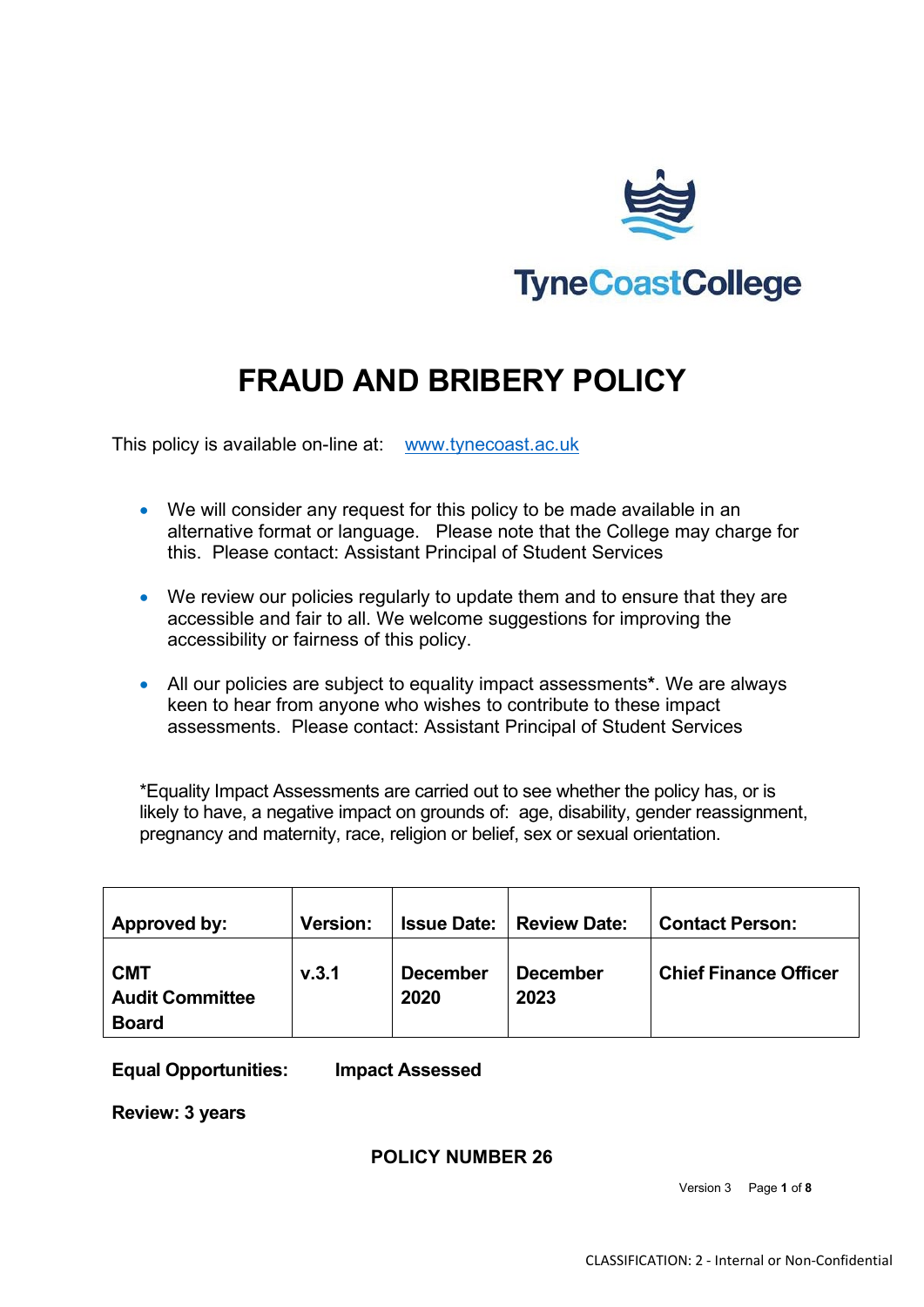# **FRAUD POLICY**

## **1 Policy Statement**

The College's reputation with the community it serves and other stakeholders is underpinned by ethical behaviour, financial probity and honesty.

(i) The Fraud Act defines fraud as follows:

- The defendant must have been dishonest and have intended to make a gain or to cause a loss to another.
- In addition, the defendant must carry out one of these acts:
	- o Making a false or misleading representation.
	- o Failing to disclose to another person information which he is under a legal duty to disclose.
	- o Abusing a position of trust.

There is no reliance on the concept of "deception". It does not matter whether the false information actually deceives anyone, it is the misleading *intention* which counts.

(ii) The Bribery Act 2010 defines four offences that constitute bribery, these are:

- Promising or giving a bribe
- Requesting, agreeing to receive, or accepting of a bribe
- Bribery of a foreign public official in order to obtain or retain business or an advantage in the conduct of business
- Failure to prevent bribery on behalf of a commercial organisation

(iii) The purpose of this Policy is to state explicitly the College's responsibilities with regard to fraud, bribery and and corruption, either in relation to attempts on the College or from within it and to lay down explicitly the College's commitment to effective anti-fraud, bribery and corruption strategies. These are designed to:

- Encourage prevention;
- Promote detection;
- Ensure that there are clear routes for impartial investigation.

(iv) Tyne Coast College has a zero‐tolerance policy to fraud, bribery and corruption. All dealings by college governors, staff, agents, consultants and contractors and others on behalf of the College should be open and transparent. The College will take action against any person or organisation regardless of seniority or status who is found to be in breach of this Policy. Prosecutions under the Bribery Act are punishable for individuals by up to ten years imprisonment and/or an unlimited fine for the college. There are similar maximum penalties under the Fraud Act.

Version 3 Page **2** of **8**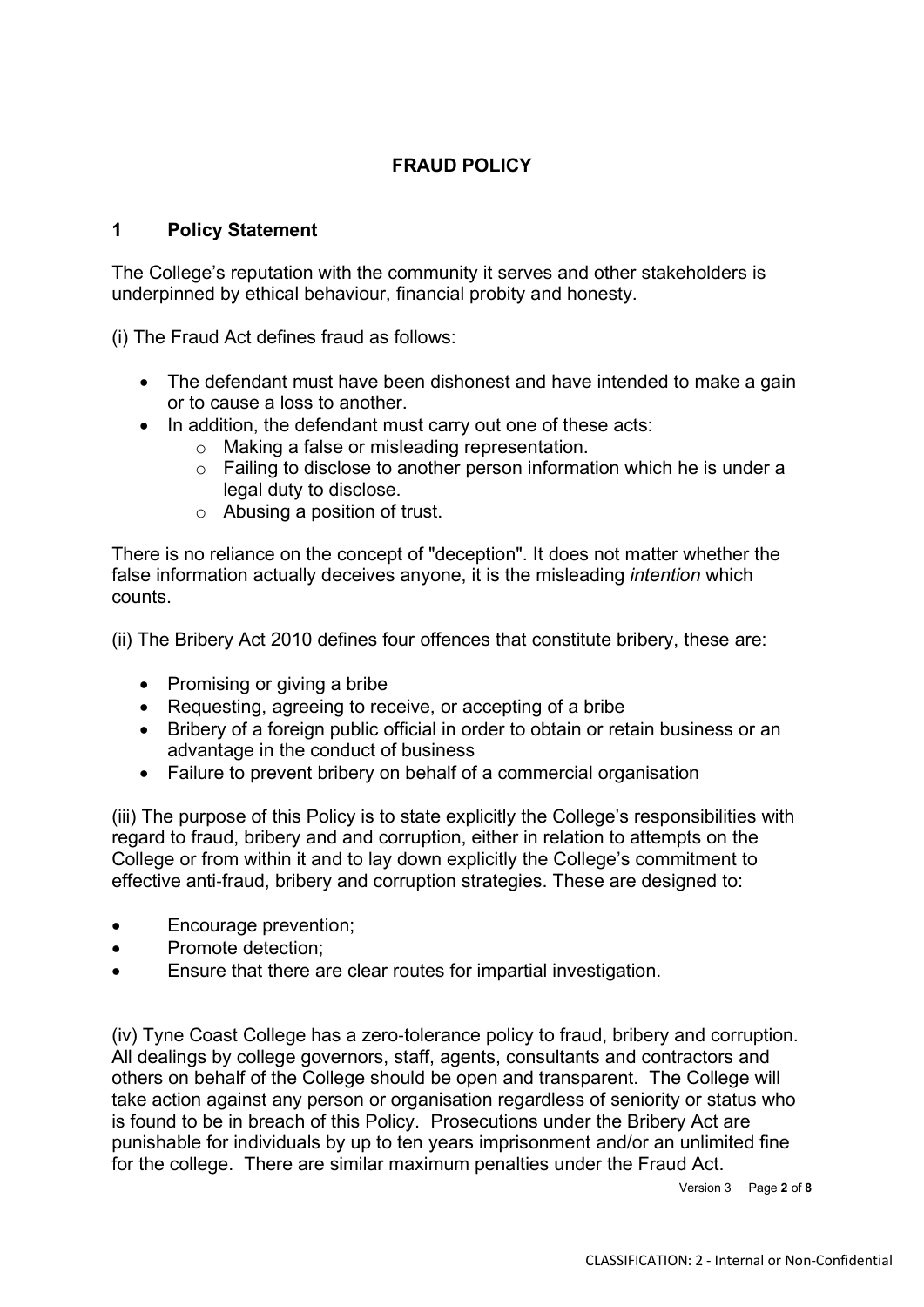## **2 Scope**

This Policy applies to all employees and anyone acting for, or on behalf of, the College ("associated persons"), including Governors, other volunteers, temporary workers, students, consultants and contractors. It also applies to organisations the college contracts with to supply goods or services on its behalf.

This Policy applies to all College business and activities wherever in the world they occur.

## **3 Legislation**

Fraud Act 2006 Bribery Act 2010

#### **4 Responsibilities**

4.1 It is the College's expectation that all governors, the Chief Executive, the College Management Team and members of staff at all levels will be led by propriety and accountability and will ensure that they adhere to legal requirements, rules, procedures and practices. The College expects that the College Governors, the Chief Executive, the College Management Team and staff will act with the highest integrity and that individuals and organisations with whom the College has any contact will act towards it with integrity and without thought or action involving fraud, bribery or corruption.

4.2 All employees and associated persons are responsible for maintaining the highest standards of business conduct and are expected to behave honestly and with integrity. Any breach of this Policy will constitute a serious disciplinary offence, which may lead to dismissal and may become a criminal matter for the individual.

4.3 Staff are encouraged and expected to raise any concerns they have, on these issues, associated with the Colleges activities. They are encouraged to do this in the knowledge that such concerns will be treated in confidence, will be properly investigated, will be handled fairly and the raising of such issues does not threaten their own position. In order to ensure that such concerns may be raised in an appropriate forum, staff are invited to discuss any concerns in the first instance with their line manager or the College's Deputy Chief Executive and Chief Operating Finance Officer. If this route does not seem to be appropriate, staff may raise such concerns directly with the Director of Governance using the College's Public Interest Disclosure Procedure.

4.4 Any members of the College who are not staff are encouraged to report their concerns through the above routes or to use the College's Complaints Procedure.

4.5 The College ensures that any allegations of fraud, bribery or corruption which are received are properly followed up through clearly defined procedures. Any investigation process must not be misused and any abuse such as the raising of unfounded malicious allegations may be dealt with as a disciplinary matter.

Version 3 Page **3** of **8**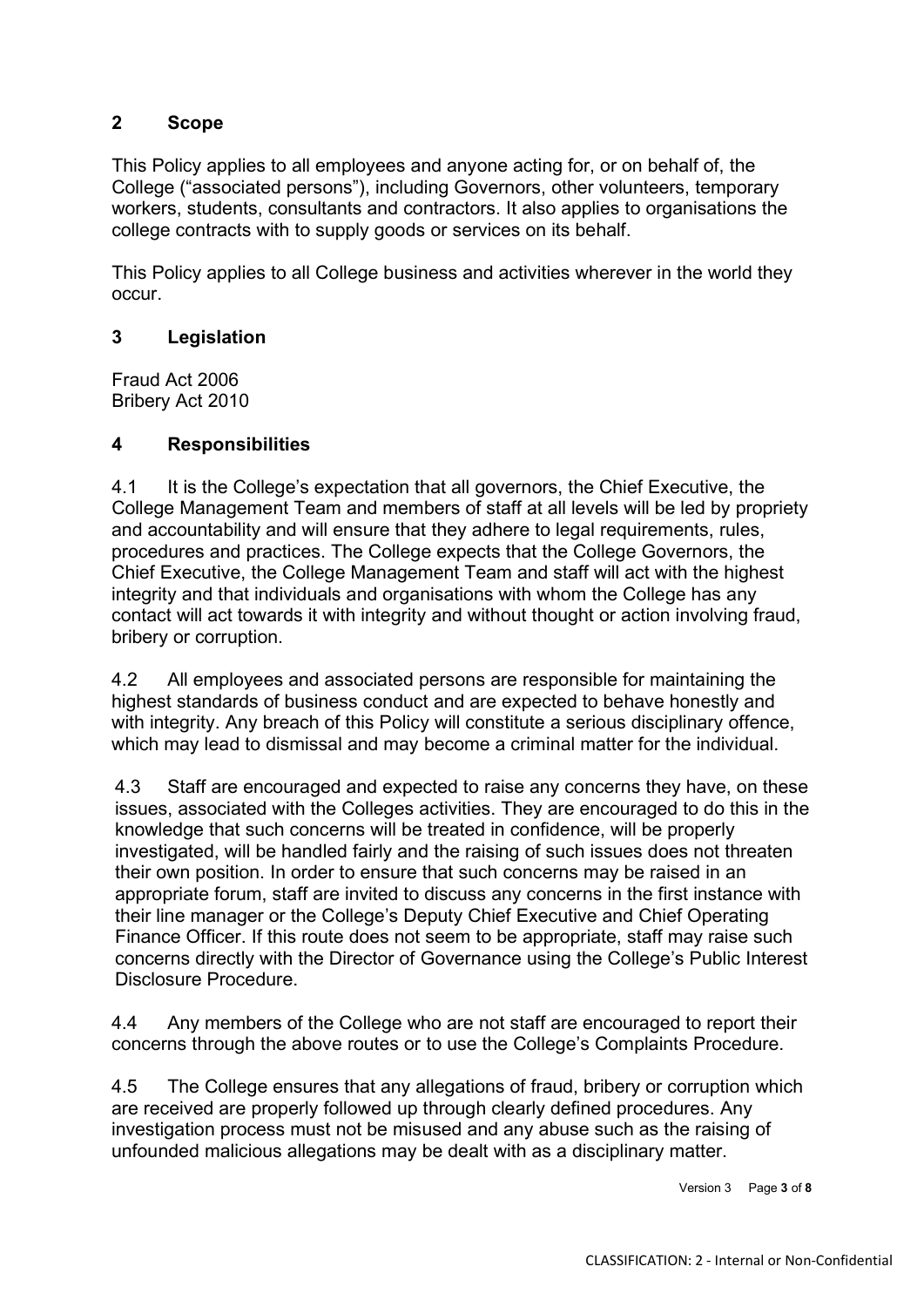4.6 It is anticipated that Managers will deal swiftly and firmly with those who defraud the College or who are corrupt and the College is firm in its belief that any financial malpractice will be robustly handled.

## **5 Prevention**

#### **A. Governors**

5.1 Governors are required to operate within the Code of Conduct established by the Board, the Instrument and Articles of Government and any other Laws and Regulations which may, from time to time, operate in relation to Further Education.

5.2 These matters and other guidance for the attention of Governors are drawn to their attention when they are new members through their induction and within the Governance documentation which is regularly updated by the Director of Governance.

5.3 Members of the Board are required to identify all of their business interests on an annual basis and to draw to the Director of Governance's attention any potential areas of conflict as and when they arise.

5.4 The Director of Governance will advise Governors at any time on any issues relating to this on which they require clarification.

5.5 Governors also have access to independent advice and the Director of Governance will advise them on the procedure for seeking this.

#### **B Members of Staff**

5.6 The College takes effective steps at recruitment to establish, as far as possible, the previous record of potential employees with regard to propriety and integrity. In this regard, all members of staff are treated in the same way and the policy applies to all staff, regardless of their contractual status.

5.7 All employment recruitment is conducted in accordance with the College's procedures and written references regarding honesty and integrity are reviewed before employment offers are confirmed.

5.8 All members of staff are expected to follow any Code of Conduct related to their personal professional institute and to abide by the College's code of conduct for staff and their contracts of employment.

5.9 The College has in place disciplinary procedures for all categories of staff.

5.10 All staff will be informed at their initial induction of the role which they are expected to play within the College's framework of internal control.

5.11 Members of staff are reminded that they must disclose any pecuniary interests in contracts relating to the College and must not accept any fees or rewards whatsoever other than their proper remuneration. Any gifts which are received by

Version 3 Page **4** of **8**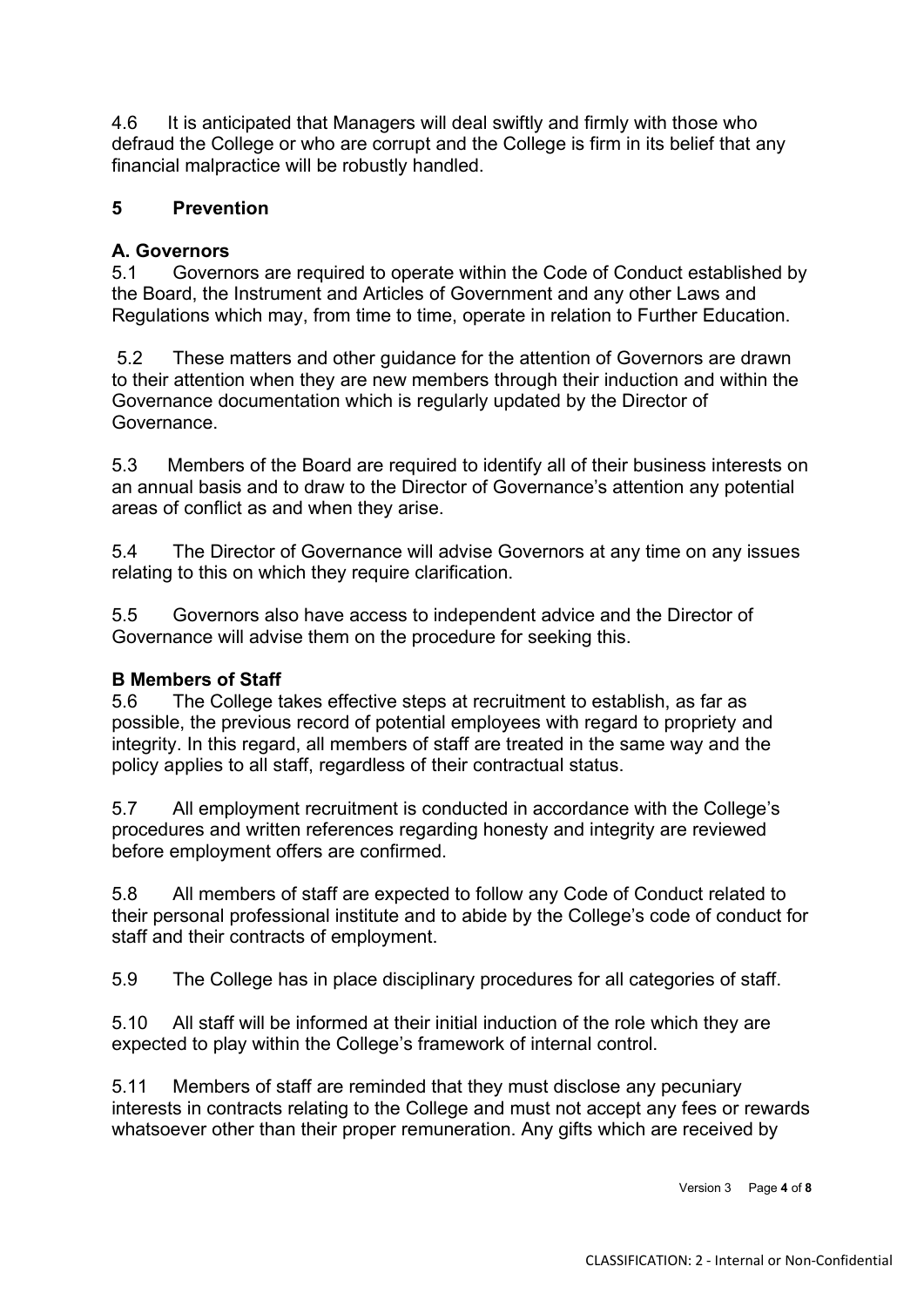staff must be reported to the Director of Governance and must be received in keeping with the College Financial Regulations.

## **C Contractors and other Third Parties**

5.12 Due diligence is carried out on individuals and organisations who will be undertaking work on behalf of the College.

5.13 Where appropriate references are taken to determine their suitability for undertaking the work we want them to do.

5.14 Individuals and organisations working on behalf of the College must either have equivalent policies in place to this one or agree to abide by the College policy, wherever they are located.

#### **D Students**

5.15 All students are expected to behave honestly and with integrity and abide by the student behaviour policy.

#### **E Internal Control Systems**

5.16 The College has defined Financial Regulations which require all members of staff to act in accordance with best practice. These internal control systems are underpinned by an Internal Audit system which is reviewed by the Board's Audit Committee.

5.17 The College is committed to developing systems and procedures which are efficient and effective and incorporate such internal controls including an adequate separation of duties to ensure that error or impropriety are prevented. It is the duty of all managers to ensure that such controls, including those within a computerised environment, are properly maintained and effective and appropriately documented. These systems are audited by the College's Internal Audit Service.

5.18 The College also puts in place procedures to try and prevent the College being a victim of fraud by third parties, e.g. checking of supplier payment details.

#### **F Arrangements with Other Agencies**

5.19 The College values its partnership arrangements and wishes to continue to develop the exchange of information between the College and other agencies. In respect of fraud and anti‐fraud and corruption, it expects to exchange information appropriately. This means that there is the need to liaise with a variety of external agencies.

#### **6 Bribery – Definition and Further Guidance**

6.1 As specified in the scope there are four offenses of bribery:

- Promising or giving a bribe
- Requesting, agreeing to receive, or accepting of a bribe
- Bribery of a foreign public official in order to obtain or retain business or an advantage in the conduct of business

Version 3 Page **5** of **8**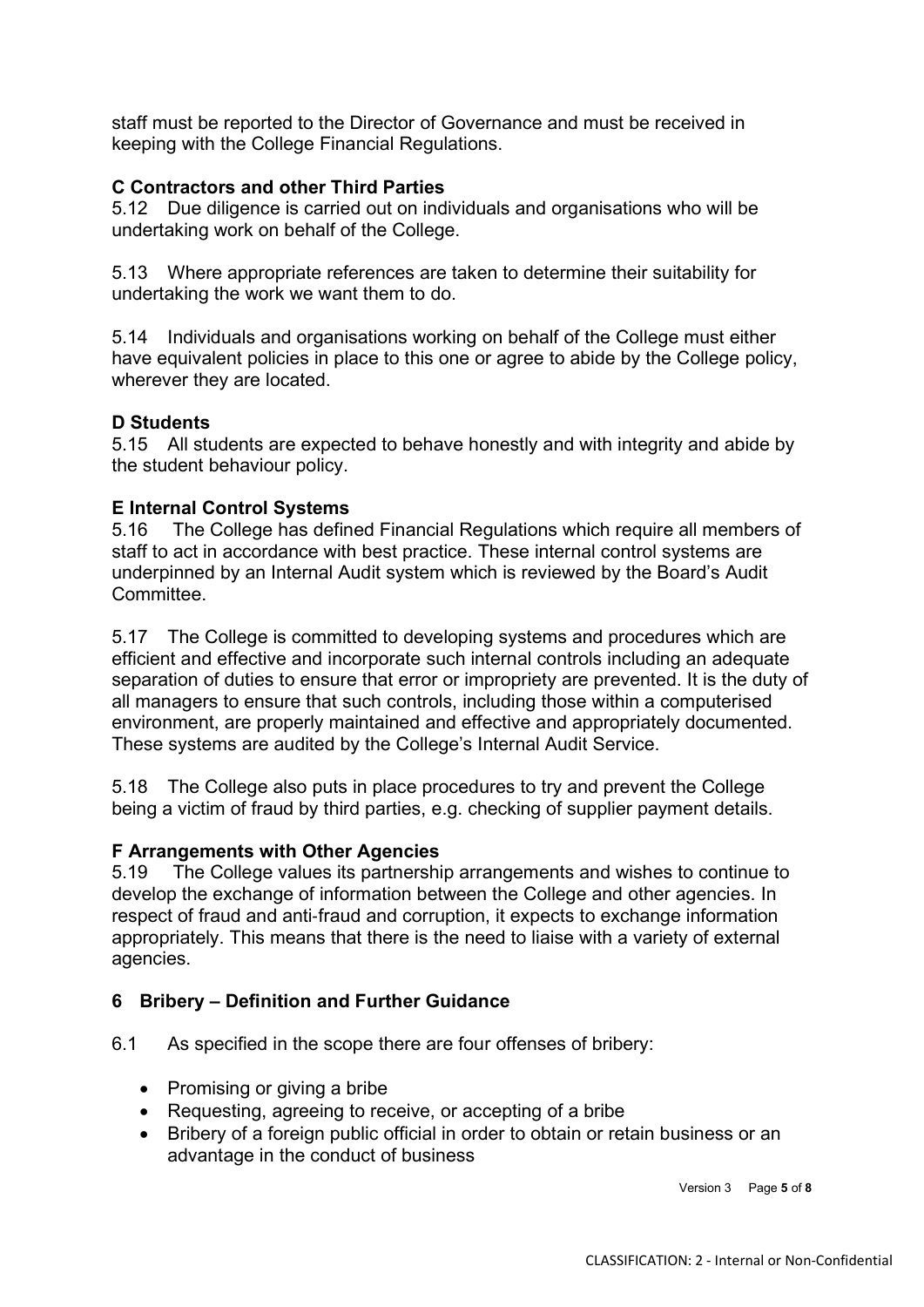• Failure to prevent bribery on behalf of a commercial organisation

6.2 A bribe may include (this list is not exhaustive) the giving or receiving of:

- Cash payments (including facilitation payments)
- Gifts
- Hospitality

In order to obtain business for the College or to receive business (outside any official contract or agreement) from another organisation and/or individual. This applies to activities in all parts of the world regardless of local customs.

6.3 This Policy does not prohibit appropriate corporate gifts and hospitality being given and received. The overriding principle is that gifts, hospitality and entertainment, whether received or provided should be reasonable and proportionate. Bona fide hospitality and promotional activity that seeks to improve the image of the organisation, better to present products and services, or establish cordial relations is recognised as an established and important part of doing business.

6.4 Before offering or receiving gifts and hospitality the governor, member of staff, agent or other person or organisation operating on behalf of the College should assess whether it fits these categories; e.g. low value, part of business (such as meal whilst visiting an organisation), chance to improve business relations. If there are any doubts the matter should be discussed with the Deputy Chief Executive and Chief Operating Finance Officer or Clerk to the Governors prior to acceptance.

6.5 Further guidance on the processes to be followed for gifts and hospitality is included in the College Financial Regulations.

6.6 Generally College funds should not be used for donations to charities (excluding any set up by the College) or political parties. Any exceptions to this should be approved by the Finance and Resources Committee of the Governing Body.

## **7 Fraud – Definition and Further Guidance**

- 7.1 As defined in the scope fraud is where:
	- $\circ$  The defendant must have been dishonest and have intended to make a gain or to cause a loss to another.
	- o In addition, the defendant must carry out one of these acts:
		- o Making a false or misleading representation.
		- o Failing to disclose to another person information which he is under a legal duty to disclose.
		- o Abusing a position of trust.

This includes (not an exhaustive list) such actions as:

o Receiving payment for goods and services that have either not been received by the College or payment for goods and services received is deliberately made to someone other than the supplier

Version 3 Page **6** of **8**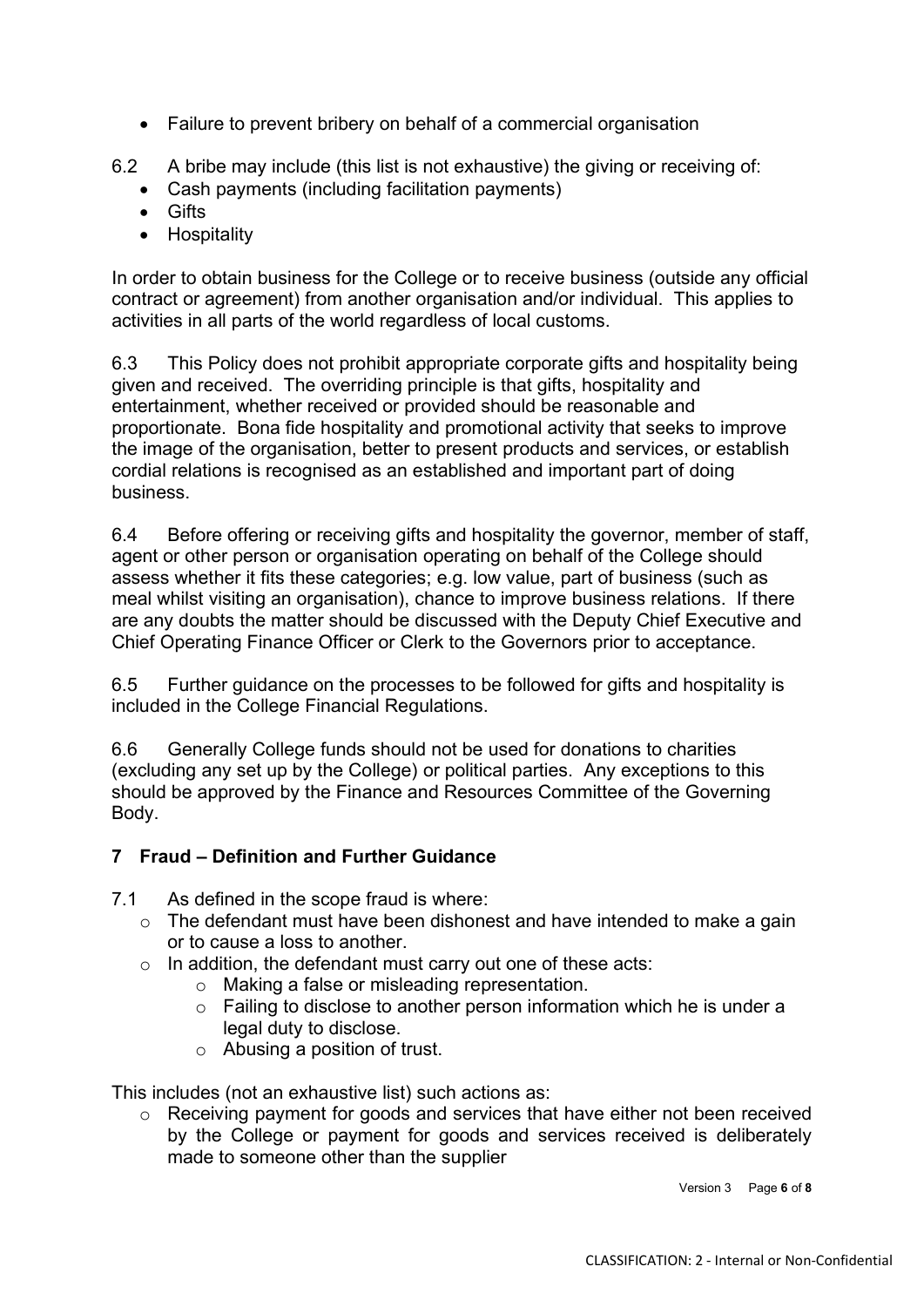o Claiming for overtime that has not been worked or expenses that have not been incurred on behalf of the College

7.2 The College financial regulations, expenses policy and internal finance and HR guidance provide further information on College processes to deter fraudulent activity.

## **8 Detection and Investigation**

8.1 It is the responsibility of College Managers to prevent and detect fraud and corruption although it is often the alertness of other members of staff and members of the College community to the indicators which enable detection to occur and for appropriate action to take place.

8.2 All members of staff are required by Financial Regulations to report all suspected irregularities to the Chief Executive. Such reporting is essential to ensure:

- Consistent treatment of information regarding fraud and corruption;
- Proper investigation by an independent team;
- Proper implementation of an investigation plan;
- Optimum protection of the College's interests.

8.3 If the suspected fraud, bribery or other form of corruption is thought to involve the Chief Executive or any other senior postholder, the member of staff shall notify the Chair of the Audit Committee directly of their concerns regarding irregularities and Chair will initiate action under the College's procedure for dealing with alleged misconduct or unsatisfactory performance of senior postholders. The Chair of the Audit Committee may be contacted via the Director of Governance.

8.4 Depending on the nature and anticipated extent of the allegations, the College will notify a firm of accountants who can manage forensic investigations and work will take place closely with the Managers and any other agencies such as the Funding Bodies and Police to ensure that all allegations and evidence are properly investigated and reported upon.

8.5 A key outcome must be the maximum recovery for the College.

8.6 The College's disciplinary procedures will be used for the outcome if the investigation proves improper behaviour.

8.7 Where financial impropriety is discovered, the College's presumption is that the Police will be called in. Referral to the Police is a matter for the Chief Executive and referral to the Police will not prohibit action under the disciplinary procedure.

8.8 Any significant incident involving fraud or irregularity is to be notified to the Funding Body's Chief Auditor.

8.9 Following any fraud investigation, a report of the outcome should be given to the Audit Committee.

Version 3 Page **7** of **8**